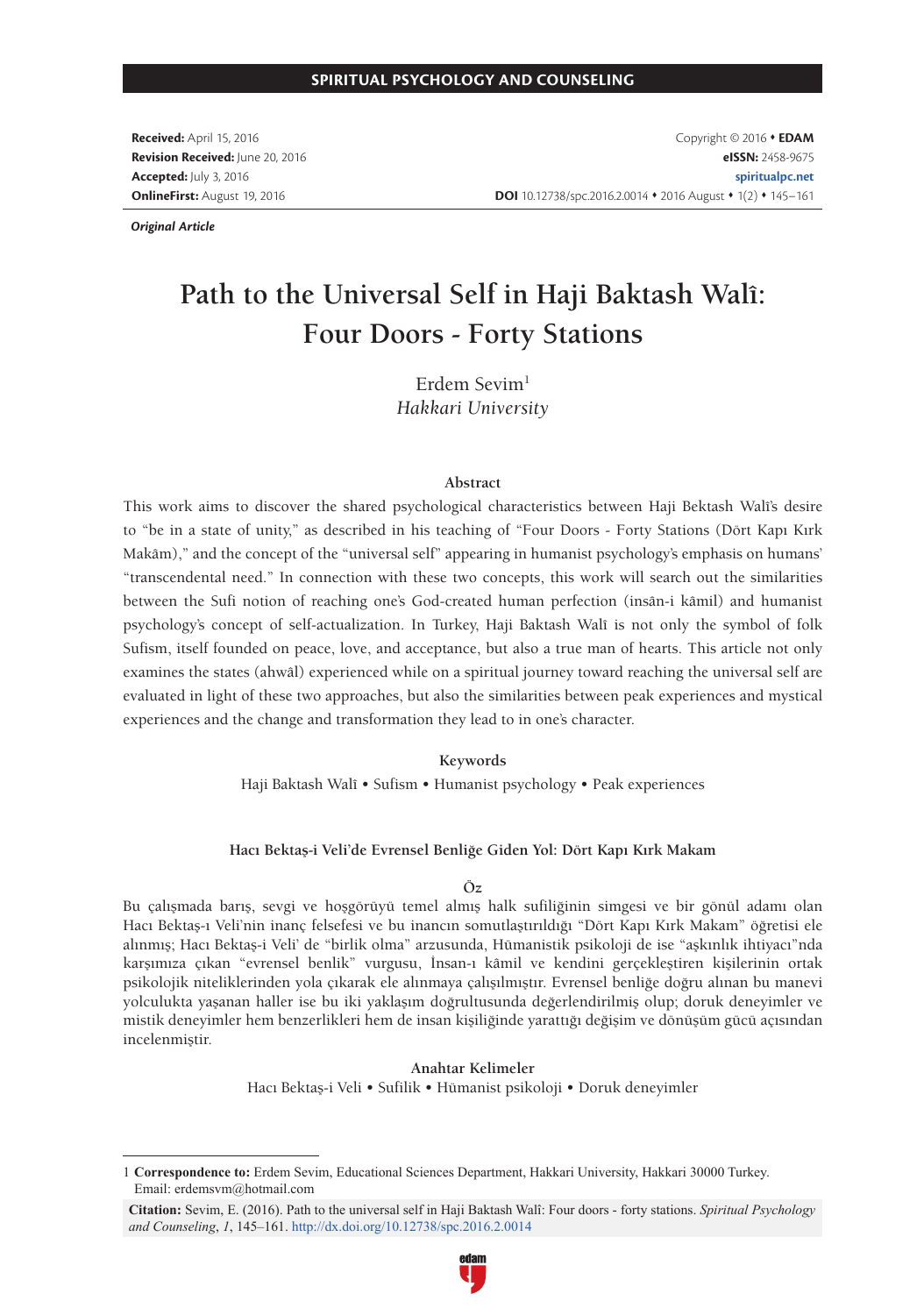

*"What makes a human is not his foot and his head, To be Human is to be a meaning, not simply a face and an eyelash..." Kaygusuz Abdal*

### **Life and Works**

Although there has been an increase in studies on Haji Baktash Walî and his teaching of "Baktashiism" both in Turkey and internationally in recent years, a many of these studies have yet to properly characterize and interpret this historical phenomenon. Yet, the existence of serious studies conducted in this area has shown that a correct understanding of Haji Baktash Walî is connected to being able to conceive of his historical and mythological (menkabevî) personality (Ocak, 2008). Ocak, in examining Haji Baktash Walî and his teaching of Baktashiism, has found that this field touches not only on historical problems, but on fundamental problems related to science and current events as well. While Ocak considers historical problems to be "historical distortion" of different ideological and theological traditions, he emphasizes that current problems are a result of a sensitivity toward political and theological issues. No matter how many difficulties these two problems cause in a reading of history, there is essentially another problem identified by Ocak demanding extra attention due to the scope of this article, this problem being the "scientific problem." By scientific problem, what is meant is the problem pertaining to the lack of historical sources, documents, and information on Haji Baktash-i Walî (Melikoff, 2010a; Ocak, 2008).

It is only possible to examine Haji Baktash Walî using secondary sources. A list of known works in chronological order begins with *Manâqibu'l-Qudsiyyah*: a type of mythological family history written by the grandson of Wafâʻî Sheikh Baba Ilyas, Elvân Chelebi (D: 1359AD), who was also the son of the famous  $14<sup>th</sup>$  century Sufi Âshiq Pasha. Although Haji Baktash Walî is only mentioned by name in this work, it constitutes an authoritative account of the type of family in which Haji Baktash was raised and his place in it. The next work is *Manâqibu'l-'Ârifîn*, written in Farsi by the Mevlevî Dervish, Ahmed Eflaki, in the  $14<sup>th</sup>$  century (1318-1353) as a result of Jalâluddîn Rûmî's request for such a work's composition. In this work, although only very little space is allotted to Haji Baktash-i Walî, its importance is in its being a standard delineating Sufi qualities and a point of reference to ensure the validity of the other sources used (Ocak, 2008). Next in chronological order is *Maqâlât*. Being composed primarily of Haji Baktash Walî's teaching of the "Four Doors - Forty Stations (Dört Kapı Kırk Makam)" and other Sufi treaties, this 15<sup>th</sup> century work delineates the general dictates of Baktashiism (Coşan, 2013). Next is the of *Book of Haji Baktash's Sainthood* (Velâyetnâme-i Hacı Bektaş), written during both the  $15<sup>th</sup>$  and first quarter of the  $16<sup>th</sup>$  centuries. This work takes Haji Baktash Walî as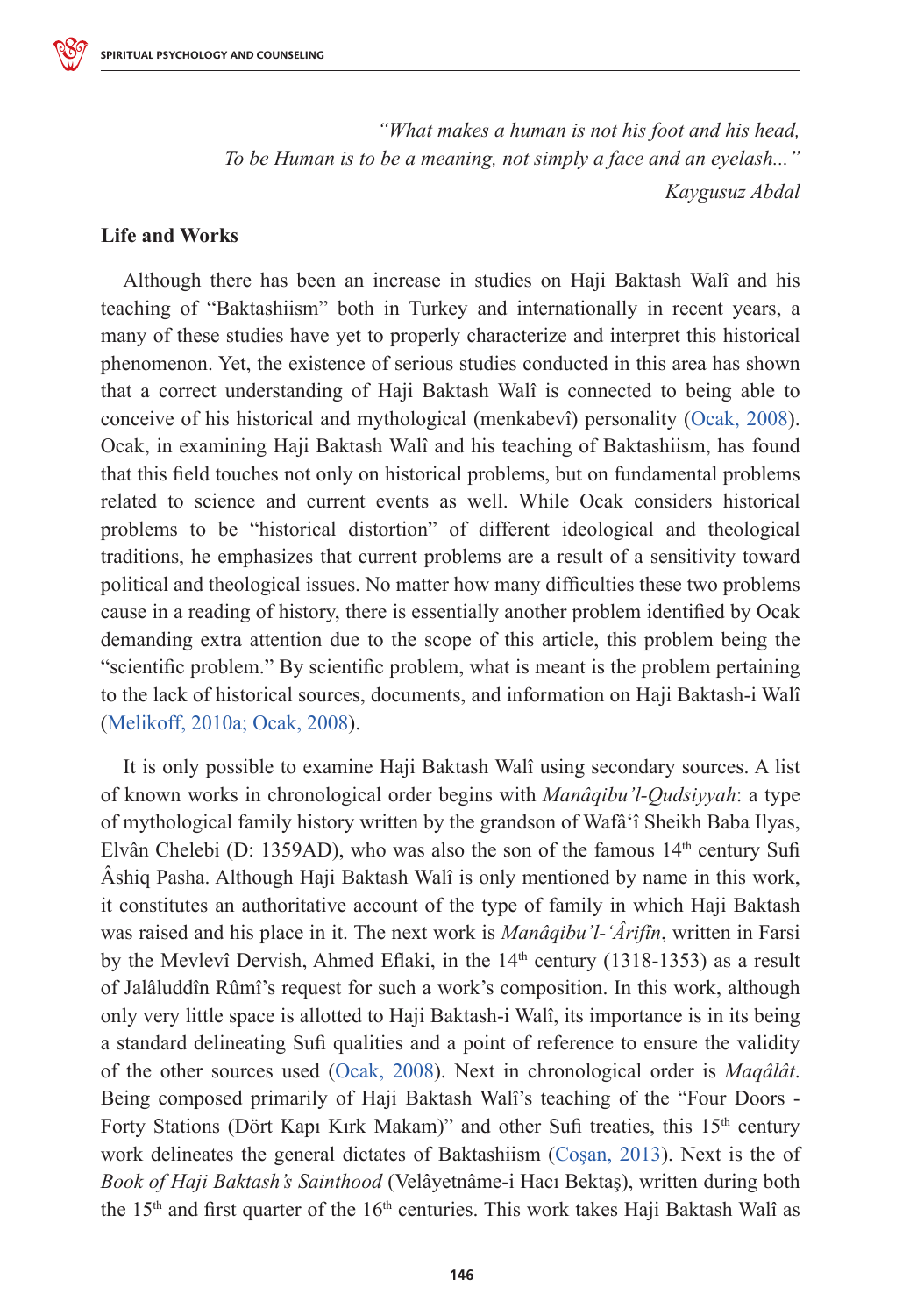its primary subject of discussion and therefore constitutes an important resource in explaining Haji Baktash in the historical and belief paradigm dominant during his life (Çakmak, 2015). The mutual feature found in all of the above works is the emphasis placed on Haji Baktash Walî's heterodox identity (Ocak, 2008). Finally, Köprülü and his student Abdülbaki Gölpınarlı are both worth important mention not only for their work in bringing the above works to the attention of Turkey, but also for their own research on the problem of *Muslims and Islam in Anatolia* and their contributions to the pool of knowledge on such issues (Eröz 1990; Melikoff, 2010a; Ocak, 2008).

As an individual in history, there is a consensus that Haji Baktash Walî was born in the city of Nishabur, Khorasan and is estimated to have lived between 1209 and 1271 AD, eventually migrating to Anatolia and settling in the town of Sulucakarahöyük as a result of the Mongol invasions of Central Asia (Göçgün, 1998; Melikoff, 2010a; Ocak, 2008). There is a difference of opinion as to which Sufi group Haji Baktash Walî belonged. Basing his conclusions on information gleaned from *Velâyetnâme*, Gölpınarlı (1995) states that Haji Baktash Walî came to Anatolia after having pledged allegiance to Sheikh Ahmad Yasawî through the medium of Loqmân Parande. Melikoff (2010a), however, is of the opinion that Haji Baktash Walî was a highranking follower (murîd) of Wafâʻî Sheikh Baba Ilyas, basing her conclusion on the works of Elfaki, 'Âshiq Pashazâde, and Elvân Chelebi. Ocak (2008), on the other hand, holds that Haji Baktash Walî came to Anatolia as a Haydarî dervish and that only after having arrived in Anatolia did he accept Baba Ilyas as his Sheikh and pledge his allegiance to him. With this being said however, during Haji Baktash Walî's time in Anatolia, it is generally accepted that he was not a member of any fullyfunctioning religious order (tarîqah) and was more of an opinion leader. Moreover, there is no mention of the existence of any religious-social group that could be labeled "Baktashî" during his time in Anatolia (Yıldırım, 2015). Baktashiism attained its identity as a separate institution as a result of its second grand master, Balim Sultan (Küçüközyiğit, 2014; Melikoff, 2010b). Today however, Haji Baktash Walî is not only a holy individual accepted in Anatolia, he is also seen as such in Albania, Bosnia Herzegovina, Macedonia, Greece, Hungary, and Azerbaijan (Melikoff, 2010b).

### **The Concepts of Humanity and Universalism According to Haji Baktash Walî**

Being a symbol Sufism whose name has been given to a Sufi order, Haji Baktash Walî's school of thought, like those of other Sufi schools, is founded on an approach focusing on humanity (Durakoğlu, 2015; Melikoff, 2010b). The dominant idea held by Haji Baktash Walî was the belief that all of creation is unified within the existence of God and is but a manifestation of Him (wahdatu'l-wujûd). This belief also attested to the unity of human-universe-God, holding that both the universe and humans were of the very same essence. According to this understanding, every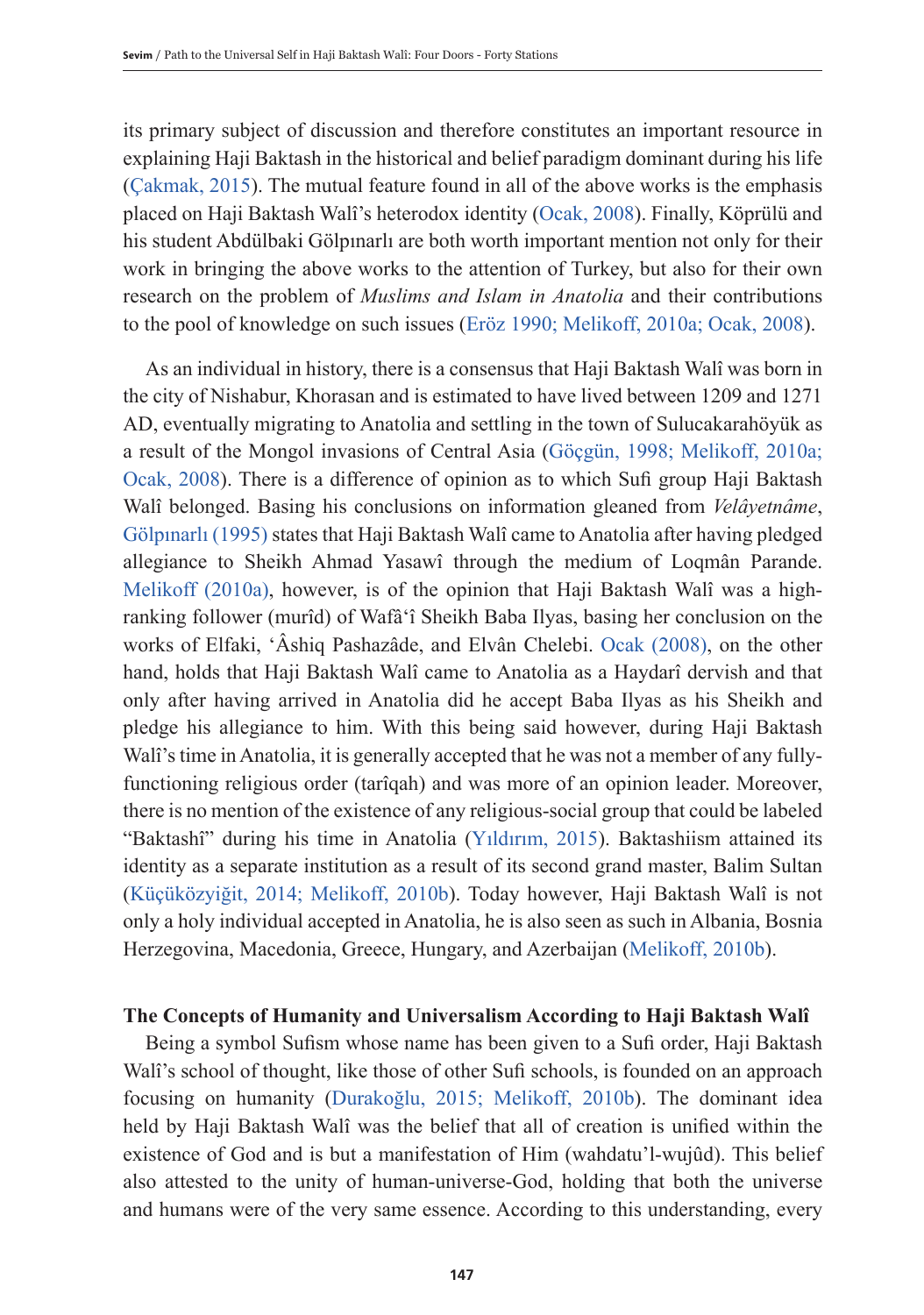human being carries in him an existential spark able unite him with his source of existence. The very foundation of this philosophy lies in the understanding of the "singleness, uniqueness, and oneness of God and of that of creation (tawhîd)." Just as the sentence "Whatever exists in the universe, its example is found in Adam (man)" is based on this understanding, so too is the idea that nature and the universe are a clear manifestation of God, who shows His perfection (quddûsiyyah) in humans who have reached God-created human perfection (insân-i kâmil) (Güray, 2010).

The goal of this human-centered understanding is to provide a way for humans to become aware of their own essence by aiding them in perfecting themselves. According to Haji Baktash Walî,the nature of humanity is composed of both good and evil at the same time and if one were to be left to his own devices, evil would take full control over him. Every human has opposite penchants toward good and evil, beauty and ugliness, truth and falsehood, generosity and stinginess, acceptance and disdain. Only by inclining to that which is good, which entails going through a process of internal purification of his evil penchants, can one become closer to God and reach spiritual perfection (Aytaş, 2010). According to Haji Baktash Walî, individual humans possess free will and are therefore responsible for their actions. That which distinguishes humans from other creatures of God is that humans have the ability to use their gift of reason to discriminate between right and wrong, good and evil and make a conscious decision when faced with a variety of options from which he must choose. Here, although humans are free to choose, the sentence "Free, but not independent" is telling in that it emphasizes humans' need for a manual or spiritual mentor on his path toward perfection and in inclining himself to that which is good (Sever, 2009). It is essential for one on this path (sâlik/murîd) to attach himself to a spiritual mentor (murshid) whose role is to use his own personal experiences and accumulated knowledge not only to open and enlighten this path, but also to present different options to the one travelling upon it (Gübiz, 1966).

Similar to other Sufi schools of thought, Haji Baktash Walî's universalism is founded on the teaching of unity of existence and human creation, in which both nature and man carry the same divine essence. Not only is accepting the idea that all humans are citizens of the world is facilitated by espousing a holistic Human-Universe-God worldview, it is also the means for one to attain a profound level of acceptance of others' differences. This approach is manifested in the following words: "*Seeing seventy-two nations as but one / Having no disdain for seventy-two nations / Seventy-two nations are but a single nation to us / All that is created in this world is naught but equal*" (Öz, 1997). It is possible to see the three fundamental values of universalist perspective, a general love for nature and humans, and peace and fraternity on which this belief is based in the following poem: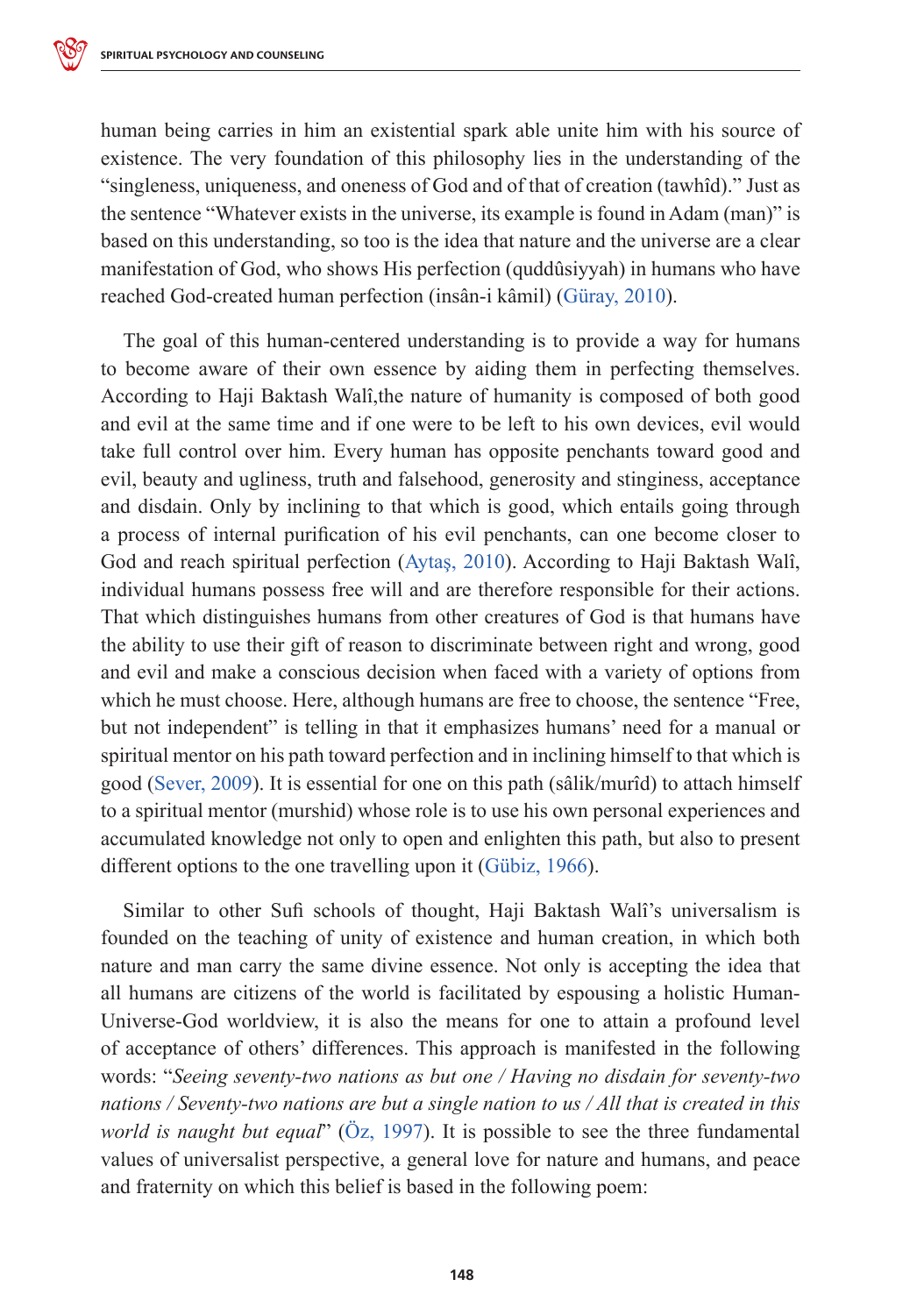"*Love and affection burn in our burning hearth Hummingbirds spring to life; roses bloom in are gardens Ambition and hate destroyed, love is abound Lions and gazelles are friends in our warm embrace*"

### **Spiritual Education According to Haji Baktash Walî**

*Heat is in the fire, not on the kiln. Marvels manifest in the head, not the crown Whatever it be that you are seeking, seek it in yourself It's not in Jerusalem, Mecca, nor while on the pilgrimage to Hajj*

Haji Baktash Walî classifies people into two categories in his educational paradigm; these being a "mature individual" and a "raw individual." A mature individual is one who has received education and has attained the ability to be a guide to others, describing such people as *murshid* or *pîr*. Raw individuals are defined as those who are ready to receive education (Öz, 1997). Four fundamental dimensions pertaining to a raw individual's potential education may be mentioned: (1) *Internal education* pertains to moral principles and rules are to be internalized and practiced in one's daily life, (2) *Horizontal education* pertains to social support and control, (3) *Vertical education* pertains to one's attachment to a spiritual leader, such as a *murshid* or *pîr*, and (4) *identity* pertains to the knowledge that one has attained and then protecting the secret that one has been bestowed while aiming to share it only with others able to properly carry it (Aktürk & Tuğrul, 2014). In general however, the fundamental goal of this education is to produce individuals who have reached the potential created for them by God (insân-ı kâmil) beginning with disciplining one's flesh (tarbiyatu'lnafs). No matter how much education places an individual in the center, it is by no means an individual venture. One who has attained his God-created human perfection (kamâlât) enters into society carrying this secret with the goal to serve society and its members. As a result of this spiritual education, a person "sets out to migrate (hijrah), which in essence means to overcome one's flesh (nafs), directing himself to his heart (kalb), then to his secret (sır), then to his spirit (rûh), then to 'The Eternal Truth' (el-Haqq), and finally from Truth to creation" (Korkmaz, 1999). To put it another way, one of the fundamental goals is to reach transcendental knowledge (sır) and then to raise society and humanity using this knowledge (Kurşunoğlu, 2014).

When looking at the relation between the heart (kalb), flesh (nafs), and reason ('aql), Haji Baktash Walî likens the heart to a city, stating that this city has two supreme authorities, The All-Merciful (Rahmân) and Satan (Çetinkaya, 2009). The name of the All-Merciful Sultan is reason, its deputy is belief (îmân), and its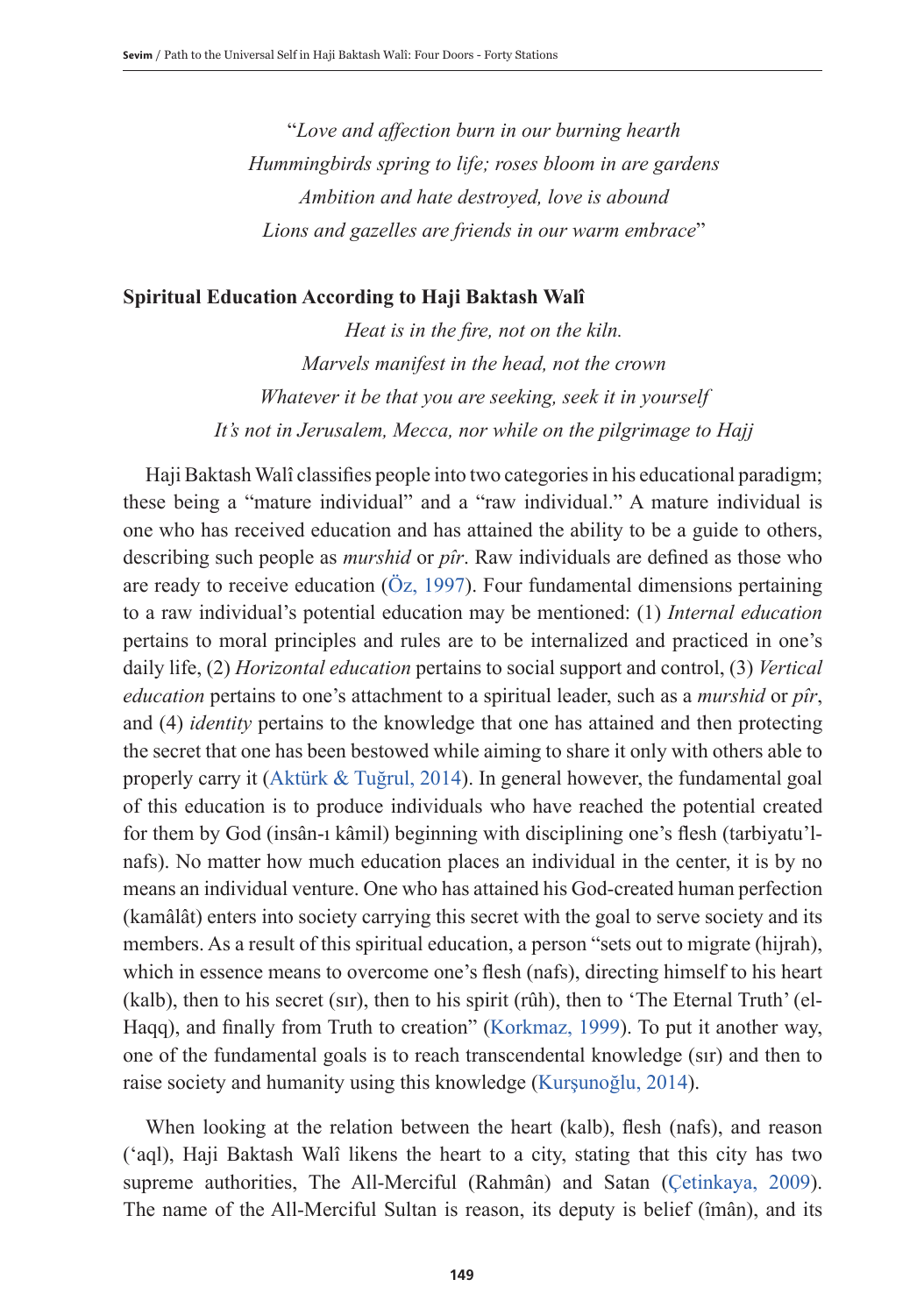lieutenant is poverty. The All-Merciful Sultan has seven towers, each of which represents a guardian (wakîl). These guardians are knowledge, generosity, humility (hayâ), patience, abstinence, fear, and morality (adab). What is meant by the Satanic Sultan is the Devil (Iblis), its deputy is the flesh (nafs), and the guards of its seven towers are arrogance, gluttony, stinginess, envy, anger, backbiting, excessively loud laughter, and buffoonery. Whichever of these two sultans rules over a person's heart depends on one's struggle between his flesh and reason, and it is this struggle which Haji Baktash Walî calls the battle between light and darkness. In *Maqâlât*, man is created from types of darkness and is enlightened from three different objects. The first type of darkness from which man is created is the four fundamental elements (earth, fire, water, and air) and is enlightened by the light of reason ('aql). The second darkness from which man is created is ignorance, which is to be enlightened by the light of knowledge ('ilm). The third darkness is one's flesh (nafs), which receives enlightenment from the light of divine knowledge, known as *ma'rifah* (Coşan, 2013).

An *'ârif* is the Arabic name for one who possesses the light of divine knowledge (ma'rifah) and as such it is the *'ârif* who not only transforms his base knowledge ('ilm) into deep divine knowledge ('irfân)<sup>2</sup> , but who are aware that belief (îmân) is above reason ('aql). Beginning his journey by adopting proper morals (adab), *'irfân* is what one gains after having successfully completed this edifying journey. One of the various goals on this education is to provide a means for base knowledge to be transformed into *'irfan* by using one's capacity of reason, which can only be achieved by being purified of one's own internal idols. One who succeeds in doing this must refrain from either breaking or inflicting even the slightest amount of distress on another's heart (Eğri, 2001).

In terms of cultivating people's inner humanity, Sufi schools functioned throughout history as unofficial institutions of education. One who has set out on this path embarks on a journey of spiritual maturation to reach his own God-created human perfection (insân-i kâmil), traversing different stages of his of carnal desires (nafs), overcoming each in a step-by-step process in which he eventually overcomes his ego (Karacoşkun, 2007). In his *Maqâlât*, Haji Baktash Walî discusses this process of spiritual maturation and the methods effective in transforming a "raw individual," whose spiritual faults and imperfections, into a "mature individual." In this work, Haji Baktash Walî describes the teaching *Four Doors - Forty Stations* as the method to reach the universal self (Kehl-Bodrogi, 2012).

<sup>2</sup> The three words *ma'rifah*, '*ârif*, and '*irfân* are all Arabic words from the same root ( $\epsilon$  –  $\epsilon$ ) meaning knowledge. This root expresses a different nuance than the other Arabic root ( $\epsilon$  –  $\delta$  -  $\epsilon$ ) that also means knowledge and which has been rendered as *'ilm* in this article. Both words for knowledge, *ma'rifah* and *'ilm,*  are used in this specific sentence. These roots are used excessively in Sufism, and as such will henceforth be used in their original Arabic forms.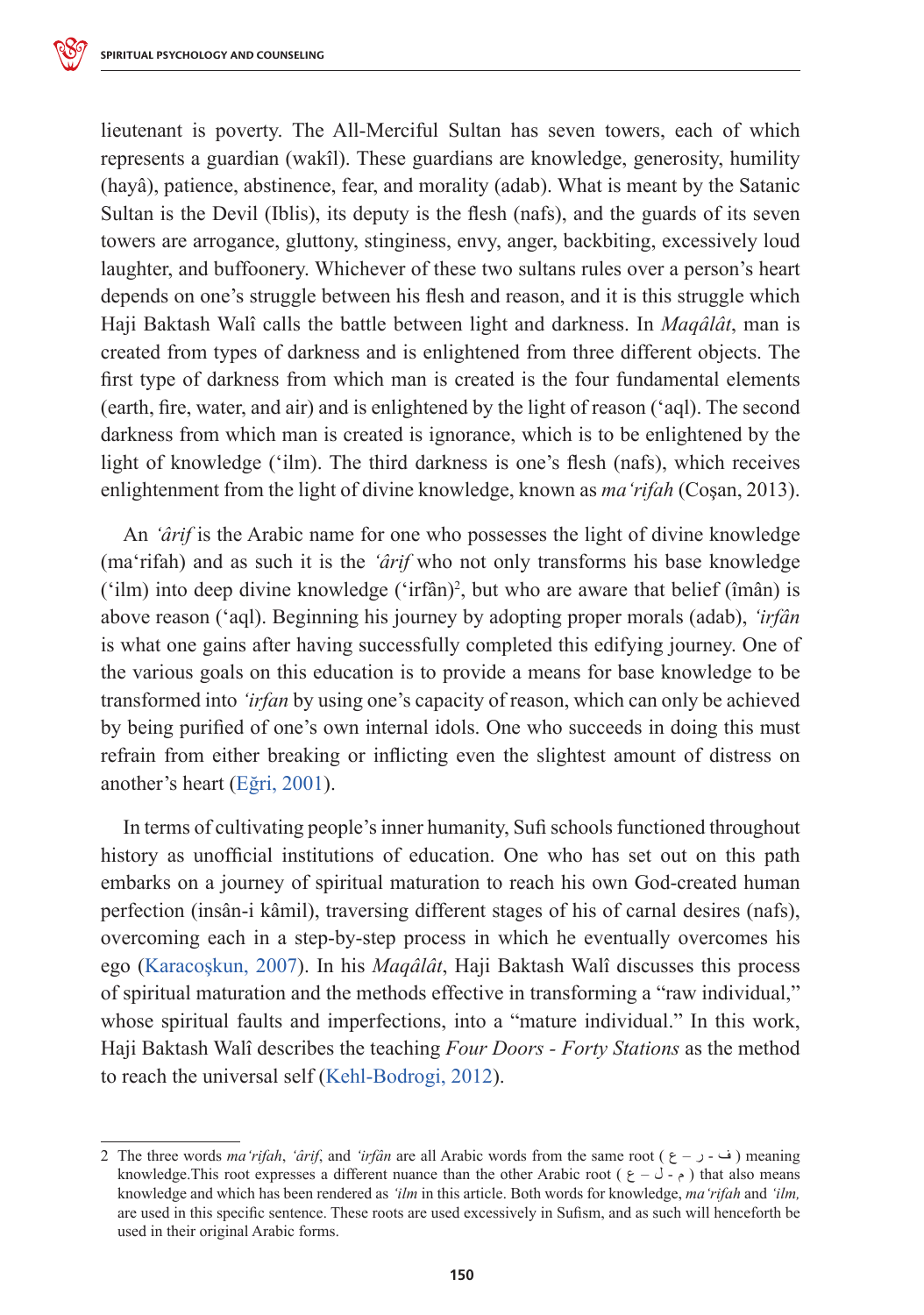### **Four Doors - Forty Stations**

In his work *Maqâlât*, Haji Baktash Walî describes the steps one is to take upon setting out on his spiritual journey and how the steps will manifest using the concept of four doors and forty stations. This work is a Sufi treatise describing and discussing four door; these doors being (1) Sharîʻah – the rules of religion, (2) Tarîqah – the Sufi path, (3) Ma'rifah/divine knowledge – 'irfân, and (4) Haqîqah/Truth – the manifestation of divine truth (Melikoff, 2010a; Shankland, 2010). In *Maqâlât*, a person my only reach God-created human perfection (insân-i kâmil), or in other words becoming one with the transcendental, by traversing through four doors and forty stations. As Haji Baktash Walî openly states, "A worshipper reaches Allah taʻâlâ by passing through forty stations, thereby becoming a (true) friend of His," decreeing ten of the stations to fall under *sharîʻah*, ten under *tarîqah*, ten under *maʻrifah*, and ten under *haqîqah*. Likening the four doors to the four primary elements, with wind being *sharîʻah*, fire being *tarîqah*, water being *maʻrifah*, and earth being *haqîqah*, Haji Baktash Walî also states that there are four primary Muslim characters corresponding to the four basic elements. These four characters are *'âbid*/one who performs all his actions as a form of worshipping his creator and lord, *zâhid*/one who foregoes all worldly comforts for the sake of his creator and lord, *'ârif*/one of deep knowledge of one's creator and lord, and *muhibb*/a lover and absolute devotee of one's creator and lord, corresponding to *sharîʻah*, *tarîqah*, *maʻrifah*, and *haqîqah*, respectively (Coşan, 2013).

**1- The Door of Sharîʻah/Divine Law:** Those at the door of *sharîʻah* are described as *ʻâbid*/worshippers. Worshippers are those who follow the dictates of *sharîʻah* and whose inner substance is of the wind, which has both purifying and strengthening properties. Worshippers hail from the normal class of society, as opposed to the educated or elite classes of society, who have such negative characteristics as arrogance, envy, hate, stinginess, enmity, and seeking revenge,. Stations within this door are: (1) *to believe*, (2) *to learn knowledge ('ilm)*, (3) *to worship*, (4) *to earn only what sustenance is permitted (halâl) by its creator in a way that is also permissible*, (5) *abstaining from that which one's creator has forbidden (harâm)*, (6) *to perform marriages,* (7) *to marry oneself,* (8) *to abstain from sexual relation during inappropriate times,* (8) *to be a member of the community following the tradition of the Prophet Muhammad (saws)*, (9) *to be compassionate*, *to dress simply and to consume simple foods*, and (10) *to enjoin that which is right and for abstain from that which is wrong*.

**2- The Door of Tarîqah/Sufi Path:** Those at the door of *tarîqah* are described as *zâhid*/forgoers of worldly comforts. Having a nature of fire, a *zâhid* is described as abandoning the world by performing acts of worship day and night, thereby gaining knowledge of God as well as base knowledge ('ilm) and *'irfân*. A *zâhid* is one who has gained the capacity to struggle against his own flesh (nafs), reaching this stage as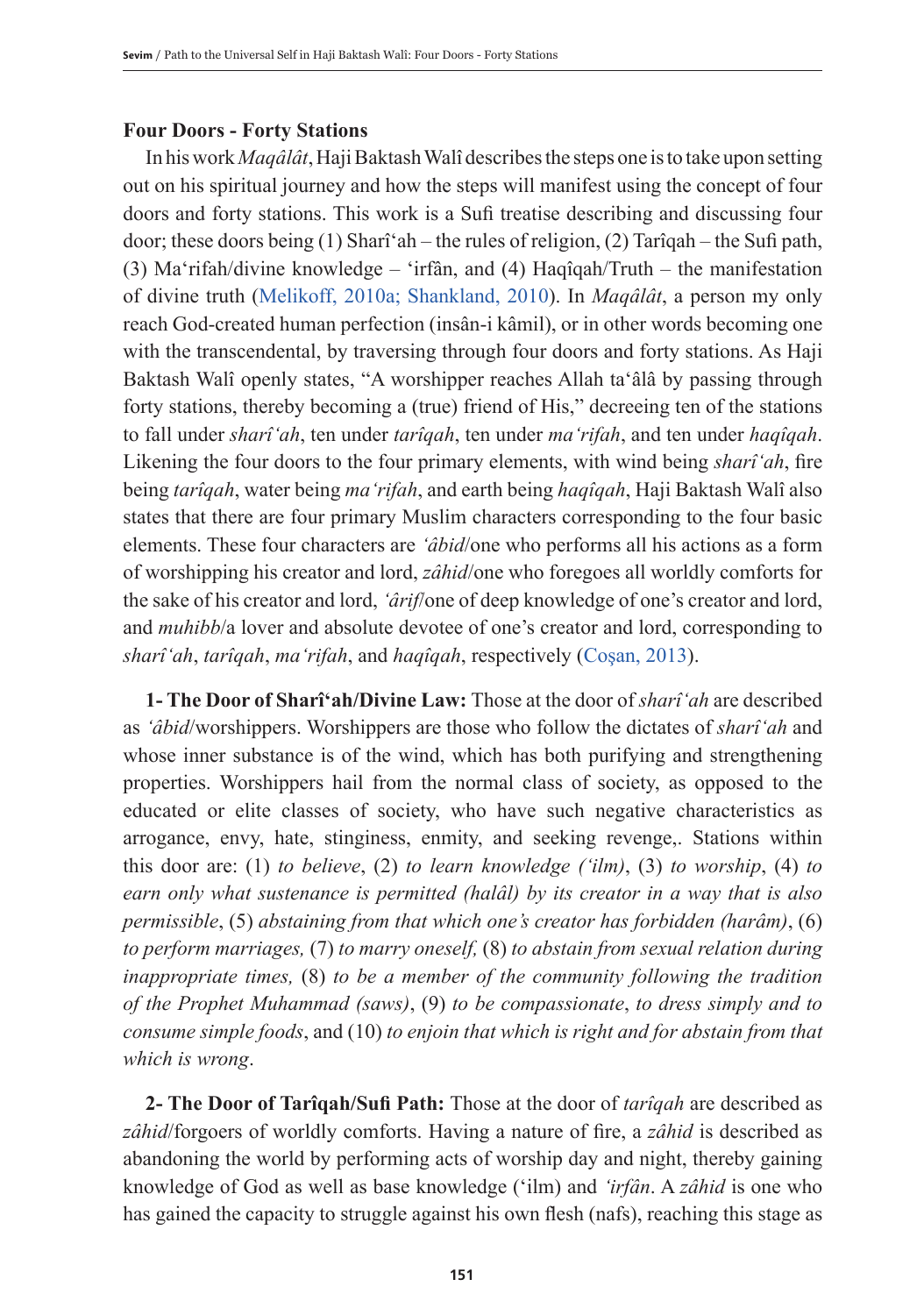a result of their own efforts. Stations within this door are: (1) *taking the hand of a Sufi sheikh and repenting*, (2) *willfully becoming a disciple (murîd) of a Sufi sheikh*, (3) *keeping one's clothes, hair, and beard both clean and in order*, (4) *struggling against the desires of one's flesh (nafs)*, (5) *serving others*, (6) *being in a state between excessive fear and hope*, (7) *taking lessons from and providing guidance to others*,(8) *distributing God's bounties to others*, (9) *reaching a state of intense love and a high level of enthusiasm*, and (10) *seeing his inner essence as poor*.

**3- The Door of Maʻrifah/Divine Knowledge:** The two doors of *maʻrifah* and *haqîqah* are considered to be doors of "meaning" during which the traveler on this path attains mystical knowledge and possessor of *'irfân*. One at this stage is described as an *'ârif*/one who has deep knowledge of his creator and lord. An *'ârif* is described as one who takes on the cleansing and purifying properties of water. For this reason, an *'ârif* is considered to be one whose inside no longer contains any evil. While going through this process of internal purification, one at this stage also becomes the means for others on this path to undergo an internal purification. The worship of an *'ârif* manifests itself in the form of reflection (tafakkur), abandoning both this world and the next, and waiting to receive (walâyah) while directing all of his enthusiasm and consciousness toward God (himmah). Stations within this door are: (1)*proper morals (adab)*, (2) *fear*, (3) *abstinence*, (4) *patience and frugality*, (5) *feeling embarrassment*, (6) *generosity*, (7) *knowledge ('ilm)*, (8) *intense poverty*, (9) *maʻrifah*, and (10) *knowing oneself*.

**4- The Door of Haqîqah/Truth:** One at the door of *haqîqah* are "the people of love and devotion (ahl-i muhibb)." A *muhibb*, having the nature of earth, is not only one who possesses both wisdom (*hikmah*) and *'irfân*, but also one who is able to attain knowledge using the capacities of his heart, or in other words, through inspiration (ilhâm). One who has reached this stages is considered one who has achieved his God-created human perfection (insân-i kâmil) and who has escaped the clutches of his ego, attaining the highest level of the universal self. Put another way, one attainseternity (baqâ) by knowing himself to be nothing in comparison to his absolute creator, at this stage. Compared to other stages, one who has reached the door of *haqîqah* has achieved deep internal satisfaction as well as acceptance of and love for others, regardless of who they are, striving to serve humanity with pure sincerity. A *muhibb* becomes one with the moment, overcoming not only his past quarks, but also his future desires and scruples. By becoming one with the moment, a *muhibb* escapes duality. Stations within this door are: (1) *becoming earth*, (2) *not scorning the seventy-two nations of humanity*, (3) *being as merciful and compassionate as possible*, (4) *not seeing anyone's faults*, (5) *to be in agreement with the principles of singleness, uniqueness, and oneness of God (tawhîd)*, (6) *speaking of the secrets of truth with others*, (7) *following a specific spiritual path (sayr-i sulûk)*, (8) *secret*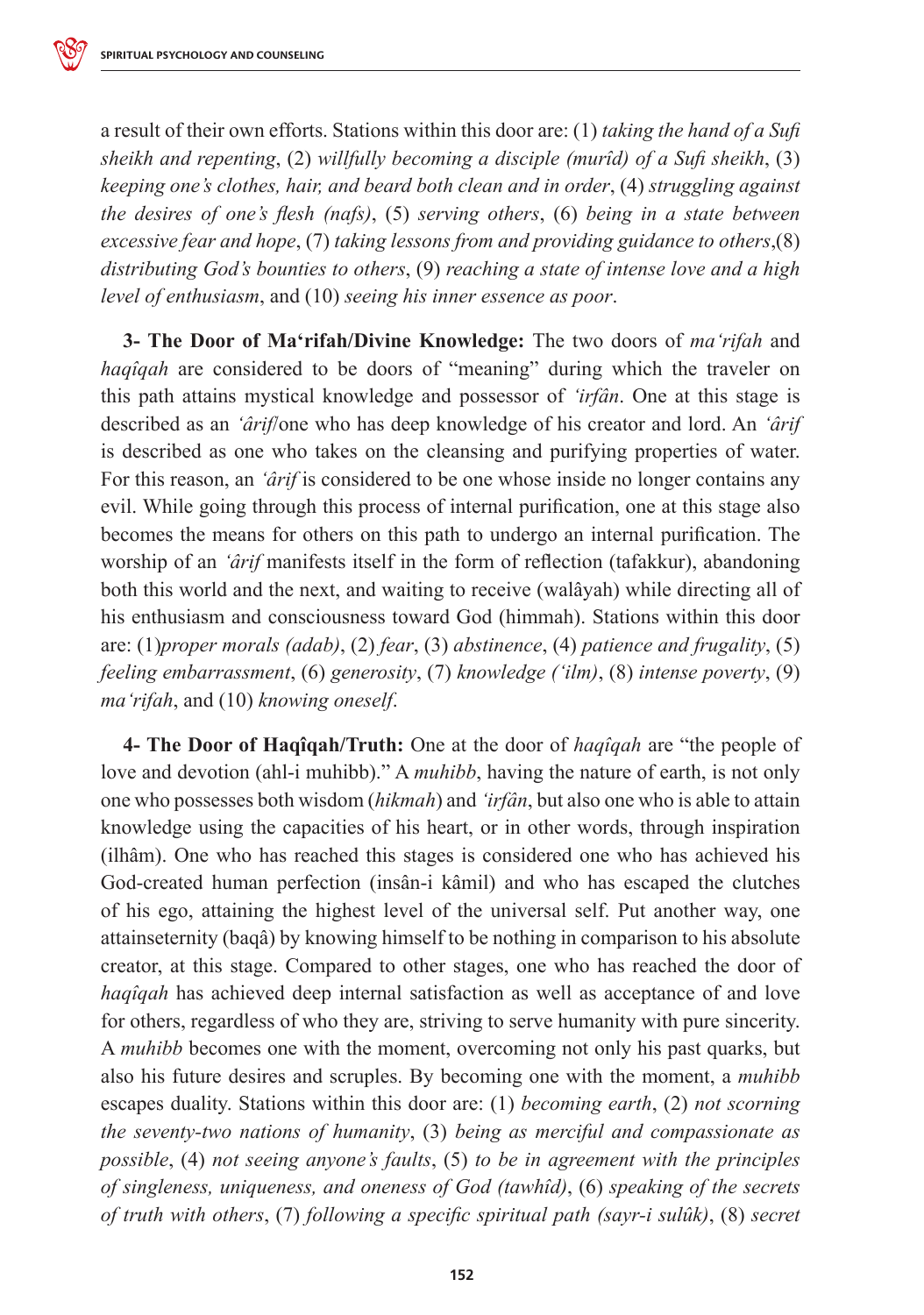*(sirr)*, (9) *beseeching God (munâjât)*, and (10) *witnessing God's manifestation in creation (mushâhadah)* (Coşan, 2013).

Four doors and forty stations is a method in which an individual's imperfect deficient spirit (rûh) is transformed into a perfect human spirit (Kurşunoğlu, 2014). This transformation is realized under the guidance of a mentor and by learning who one really is. Learning who one really is means results from one's own personal experiences in mysticism. Mysticism itself means to reach *'irfân* through real experiences and due to its being a part of a multitude of belief systems and cultures, has attained a universal aspect. This universal aspect is a reflection of humans' transcendental needs (Karacoşkun, 2007). These transcendental needs can be described as the existential spark and desire in every single individual impelling him to reunite with the (single) source from which they came (Birge, 1991). Maslow, one of the pioneers of humanist psychology, emphasizes both the universality of this transcendental need and the fact that it constitutes an inseparable part of every human being (Elkins, 2007). Haji Baktash Walî's teaching of four doors and forty stations is not only a path to reach true information pertaining to humans' transcendental need, but also a means to attain eternity (baqâ) through becoming united with all of creation, in other words by reaching the universal self. In order to do this, an individual traverses different stages abiding by the above-described methods and techniques, attaining knowledge of the truth as a result of his own personal experiences and transcendental sources. Having reached mental and spiritual maturity, one who has attained knowledge of truth [pertaining to the spirit (rûh) and matter] through this tradition is then obliged to pass this information down so as to keep the knowledge contained in the tradition alive and, at the same time, secret (Kurşunoğlu, 2014).

One who proceeds down this şreal-life spiritual journey (sayr-i sulûk) within the teaching of Four Doors and Forty Stations passes through different stations and feels the need to exhibit a different behavior at each station (Odyakmaz, 1988). As a result of one's personal experiences or mystical states (ahwâl), an individual undergoes an emotional transformation. Since this emotional transformation has an effect on one's complete self, it can be described not only as the opening of a path to mental and behavioral changes, but as an opportunity for one to completely reform his personality (Karaçoşkun, 2007; Özelsel, 2002). At its very essence, this spiritual journey is a means for one to understand his own humanity and to be recreated. This process is describedas two different psychological modes in Sufi thought; these being that of transience (fanâ) and of eternity (baqâ). While transience is defined as an individual's leaving behind his flesh (nafs), eternity is defined as uniting with the universal self, thereby attaining one's God-created perfection (Arasteh & Sheikh, 2003). While traversing each specific stage within the teaching of Four Doors and Forty Stations, one attains a holistic personalityas a result of the mystical states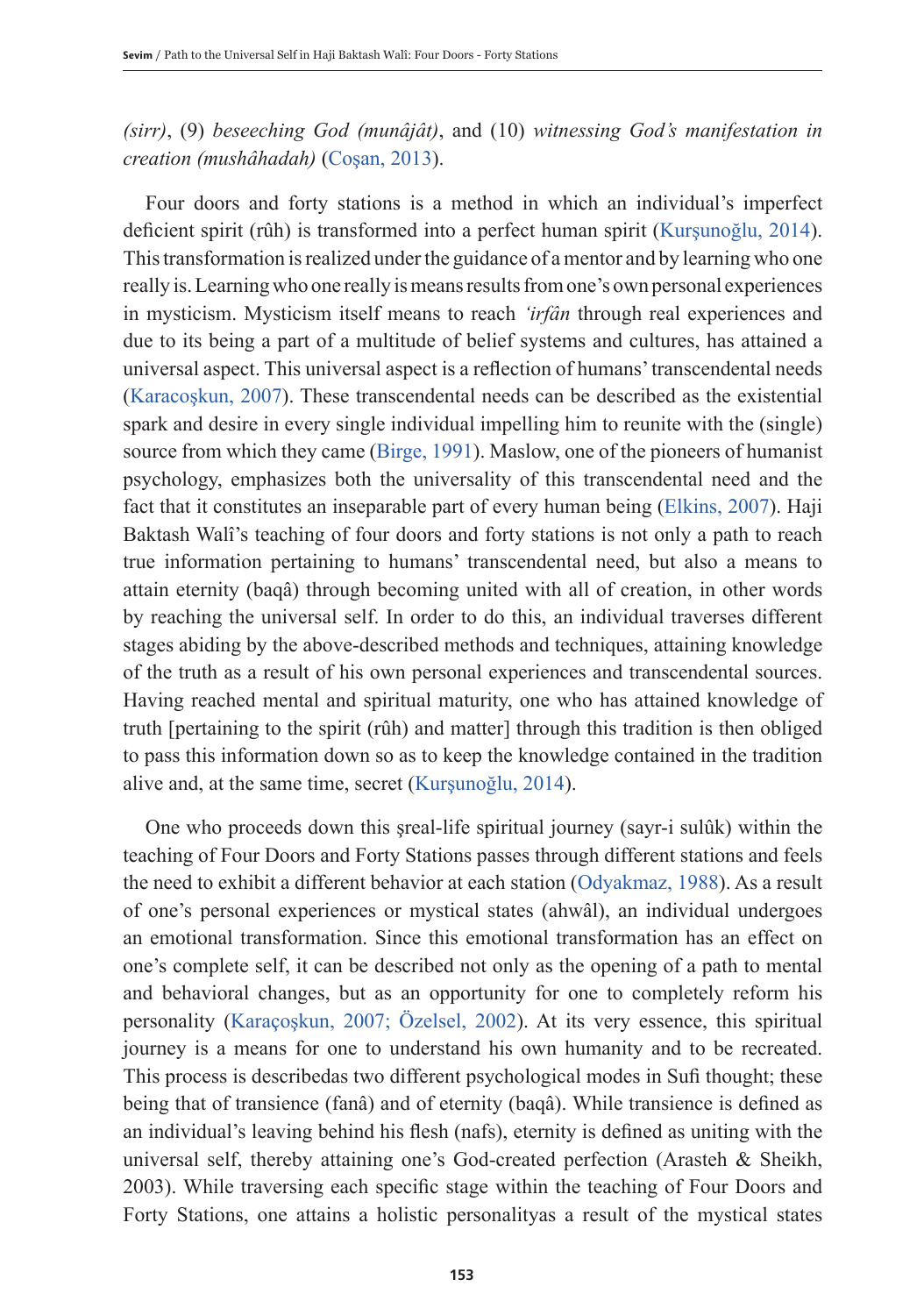(ahwâl) that he experiences and other techniques [e.g. abstinence, repetitive rituals, prayer (duâ)]. In such a case, the two concepts of transience (fanâ) and eternity (baqâ) describe the self-maturation process that one undergoes during his efforts to melt his egoism (anâniyyah), so to speak,so that he might move progressively closer to reaching the universal self (Karaçoşkun, 2007). The steps in this self-maturation process are summarized as follows:

- The Door of *Sharîʻah*/Divine Law in which one's flesh (nafs) says "To you is yours and to me is mine."
- The Door of *Tarîqah*/Sufi Path "To you is yours, mine is also yours."
- The Door of *Maʻrifah*/Divine Knowledge "There is neither mine nor yours."
- The Door of *Haqîqah*/Truth "There is neither you nor I, everything is but He."

## **Peak Experiences and Mystical Experiences**

From a spiritual perspective, there exist similarities between 'melting one's egoism (anâniyyah)' and moving toward reaching the universal self/unity meaning and self-actualization in humanist psychology. Humanist psychology emphasizes the universality of humans' transcendental needs, holding that every human has, from birth, his own specific way to reach self-actualization (Elkins, 2007). The similarities between God-created human perfection (insân-i kâmil) discussed in Four Doors and Forty Stations and the characteristics of self-actualization in humanist psychology should be evaluated to reflect a holistic perspective. The psychological characteristics of a human having attained his own God-created perfection (insân-i kâmil) are as follows (Sayar, 2003):

- Being saved from duality,
- Being saved from fear, ambition, and sexual/aggressive impulses,
- Becoming experienced in different stages on a spiritual journey,
- Living in complete harmony and becoming one with the moment,
- Overcoming the individualist ego appropriated to him by society,
- Being unified and as one with everything in creation,
- Experiencing such intense emotions as hope, fear, cheerfulness, confidence, and security in one's everyday life,
- Having a transcendental experience,
- Discovering one's link between with the hidden rhythm of nature and all the universe, and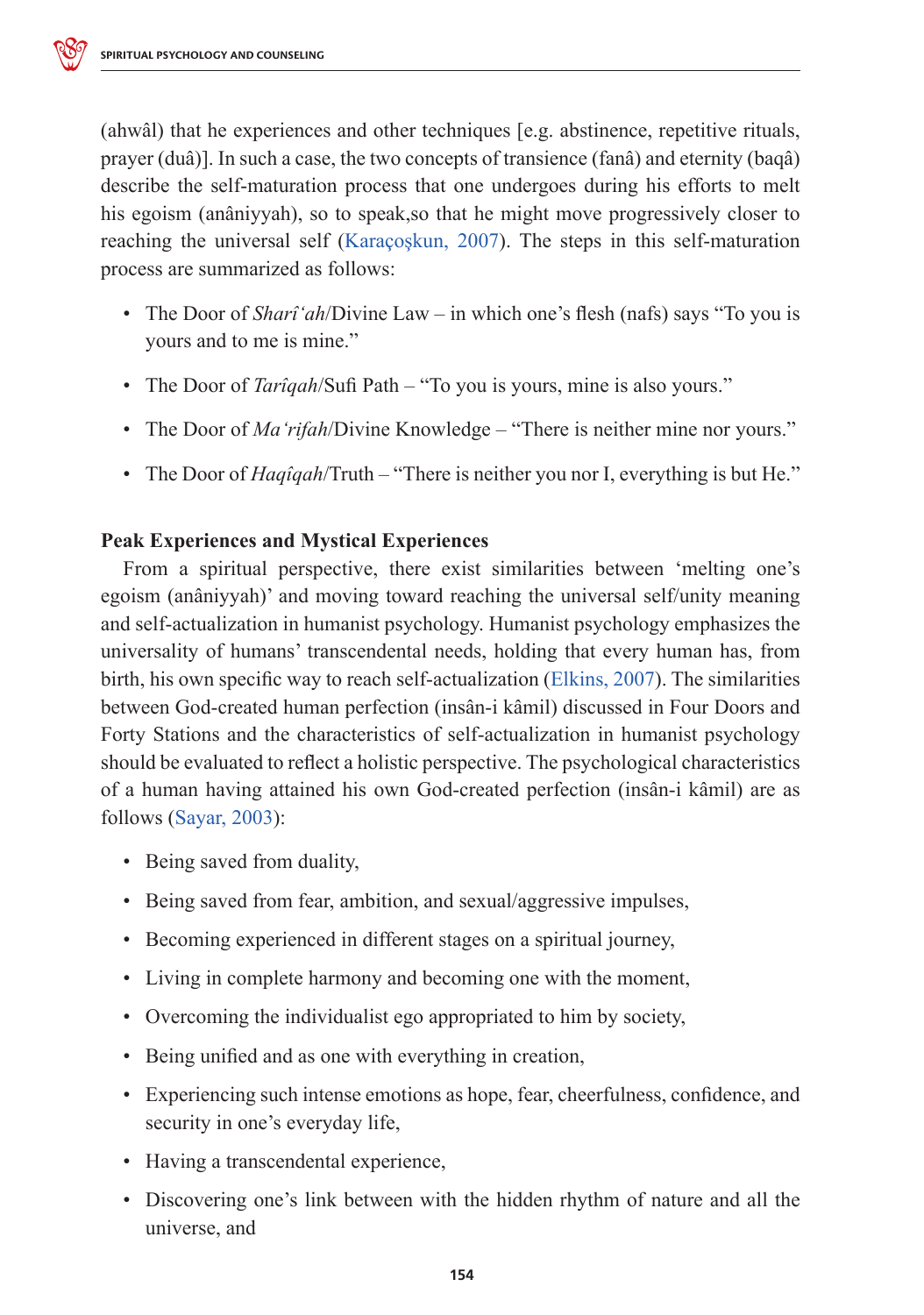• Attaining a feeling of being existentially complete.

The characteristics of one reaching self-actualization in humanist psychology are:

- Overcoming subjectivity in one's perception of reality,
- Accepting oneself as one is,
- Having a highly-developed sense of responsibility,
- Behaving in a simple and honest manner,
- Having a need for independence, autonomy, and privacy,
- Having intense mystical and supernatural experiences,
- Being empathetic, accepting of others, and full of love,
- Able to resist a conformist life style,
- Espousing democratic attitudes
- Being creative,
- Working to improve society and humanity (Schultz & Schultz, 2007).

Among the more out standing similarities between attaining one's God-created human perfection (insân-i kâmil) in the teaching of Four Doors and Forty Stations and the concept of self-actualization in humanist psychology are the humanist values of acceptance of others, love, and empathy as well as a shared emphasis on achieving harmony with oneself. Likewise, while according to Haji Baktash Wali, the fact that an individual carries an existential spark to become unified with the transcendent one, according to Maslow holds that humans possess a higher, more transcendental nature than they aware of, emphasizing this to be an existential piece of all humans (Durakoğlu, 2015; Maslow, 1996). Maslow (1996) furthermore describes the states (ahwâl) and mystical experiences that one undergoes while on his spiritual journey as manifested in Four Doors and Forty Stations—as "peak experiences." People in peak experiences are able "to transform means activities into end-activities, to "ontologize;" to see voluntarily under the aspect of eternity, to see the sacred and symbolic in and through the individual here-and-now instance." According to Maslow, that fact that we do not have the ability to experience "peak experiences," we are unable to discover our essence at a conscious level means that we have not become full humans and are ever unable to overcome subjectivity. In stating that pain, sickness, fear, personal self, and character traits hindering one from having a peak experience, Maslow, in essence, concurs that internal personal purification may be achieved through performing the duties and following the guidance (nasîhah) detailed in the teaching of Four Doors and Forty Stations (Korkmaz, 1999; Maslow, 1996).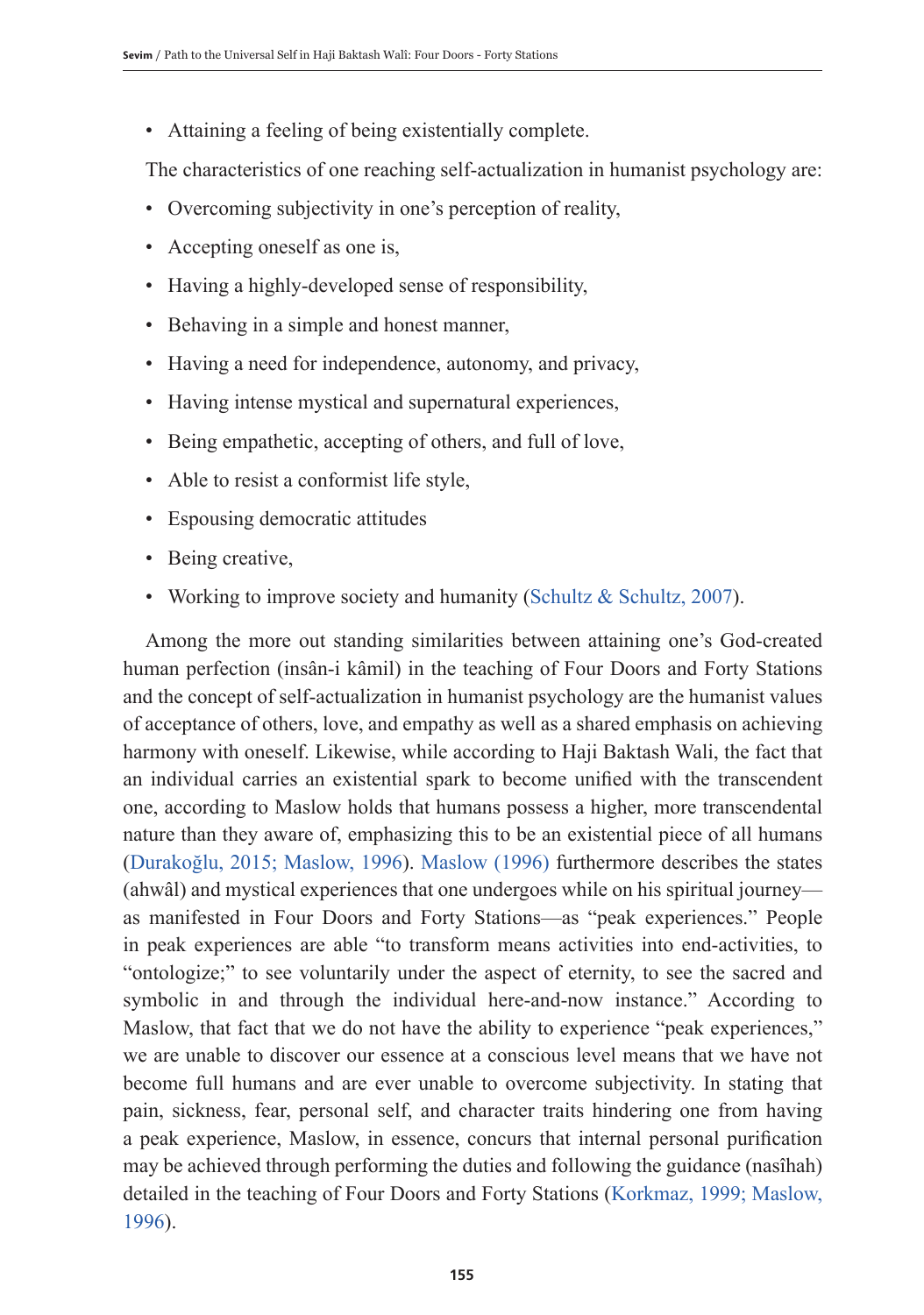Maslow (1996) emphasizes that these just as these experiences have both a naturalist appearance and a theological aspect, able to be considered mystical experiences inside their own historical context. For example:

- 1. The perception that the entire universe is a complete whole in a state indivisible union constitutes the point of consensus in peak experiences and is found in the ability to reach unity and the universal self within the Door of *Haqîqah*/ Truth. It is further emphasized that the states (ahwâl) undergone during these experiences cannot be expressed in words, but are a personal and internal essence. Perceiving oneself to be in the universe as one of its parts while also belonging to the moment in which one finds himself may not only generate both deep and shocking effects in a person, but may also lead to significant changes in his personality.
- 2. An individual caught in the flow of worldly events perceives the world according to his own interests, subject to somewhat selfish penchants. In other words, our self not only defines our limits, it also hinders us from being able to perceive the transcendental one. The knowledge gained of oneself and one's ability to perceive his own essence during peak experiences provides one the opportunity to perceive objects independent of his worldly sensors. The perception one attains during peak experiences is one in which the personal is completely removed, one that is devoid of egotism and selfishness.
- 3. As a result of transcending physical boundaries, a person experiences dissonance between time and space during peak experiences. In other words, one has an experience with the universal and the infinite.
- 4. Peak experiences are another way to becoming "Godly." In this way, not only does one gain awareness that good and beauty are without limit whereas evil is limited, he also comes to the realization that it is the product of an ego-centric understanding. One therefore realizes that a universal understanding is not only good-oriented, but also inclines toward virtuous feelings and behaviors. The possible feelings and reactions that one at this level has are helpfulness, politeness, cheerfulness, love, acceptance of others, and possibly sadness. Haji Baktash Walî states that "Responding to evil with good is the profit of a mature individual."
- 5. Contrary to ordinary cognition, being-cognition during peak experiences is a more passive, open to receiving, and humble method of perceiving. Ordinary cognition is an active process in which more energy is spent and in which the individual not only constructs and chooses how and what to perceive, but also must remain awake and at the wheel, so to speak. Being-cognition, also known as existence-cognition, on the other hand, is more passive and open to receiving in which a person is in the most conducive position to listen, hear,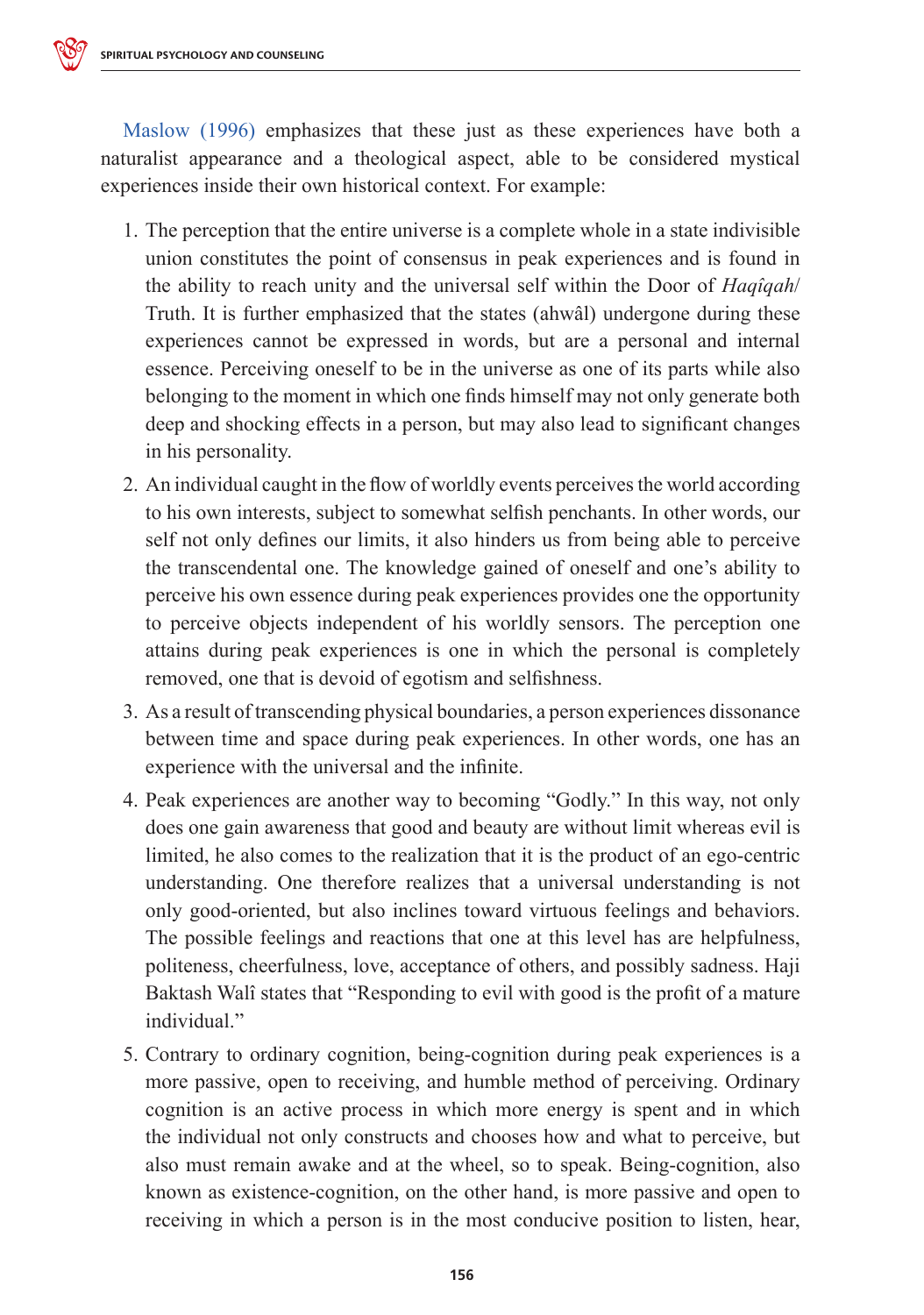and understand. The fundamental characteristic of this method of perceiving lies in one having overcome his ego, in which he no longer thinks of himself., and selfless.

- 6. Peak experiences are the means to overcome or to solve instances of division and separation experienced in life. Peak experiences are a result of one perceiving this world to be united and a whole. By reaching the universal self, a person essentially melts his ego so as to become one with all of creation and thereby avoids polarization and experiencing instances of separation.
- 7. Peak experiences are the means to one experiencing dramatic changes in his life style. Sometimes these experiences are so powerful that an individual can continue his life as a completely different person.
- 8. During peak experiences, a person feels more responsible, active, creative, and free compared to other times.
- 9. One who has had and who has accepted to have had a peak experience is one who has a more open and more powerful identity, who is able to overcome his self, and who devoid of self.
- 10. One who has had a peak experience is a more spiritual and transcendental person who is more concerned with psychological laws as opposed to physical laws and who lives at a level described as "high life" (Maslow, 1996).

According to Maslow (1996), peak experiences make people, "move more closely to a perfect identity, or uniqueness, or to the idiosyncrasy of the person or to his real self, to have become more a real person." Maslow states that since the characteristics that manifest during peak experiences are unalterable truths, they form universal, essential human values. These characteristics are honesty, integrity, beauty, completeness, liveliness, originality, perfection, justice, richness, effortlessness, cheerfulness, and self-sufficiency. Haji Baktash Walî likens the mystical experiences that one has to sparks of light that enlighten one's heart for a limited period of time and then which extinguish. These experiences can occur at any point during one's spiritual journey, whether to one who has newly entered the path or to one who has attained his God-created human perfection (insân-i kâmil). This spark has the ability to enlighten a veiled part of one's spirit (rûh) and encourage him to reach the stage on his spiritual journey. These mystical experiences (ahwâl) are had in conjunction with a series of behavioral stations (maqâm). Carrying moral (akhlâqî) properties and are loaded with a myriad of values, these behaviors form a complementary relation with the states (ahwâl) one experiences. Here, it is emphasized that in addition to the states (ahwâl) one experiences, these stations are of a hierarchal nature that exert a permanent effect on the person experiencing them. Once a person internalizes the behaviors defining a specific station (maqâm) his character undergoes a complete transformation (Coşan, 2013; Özelsel, 2002; Sayar, 2003).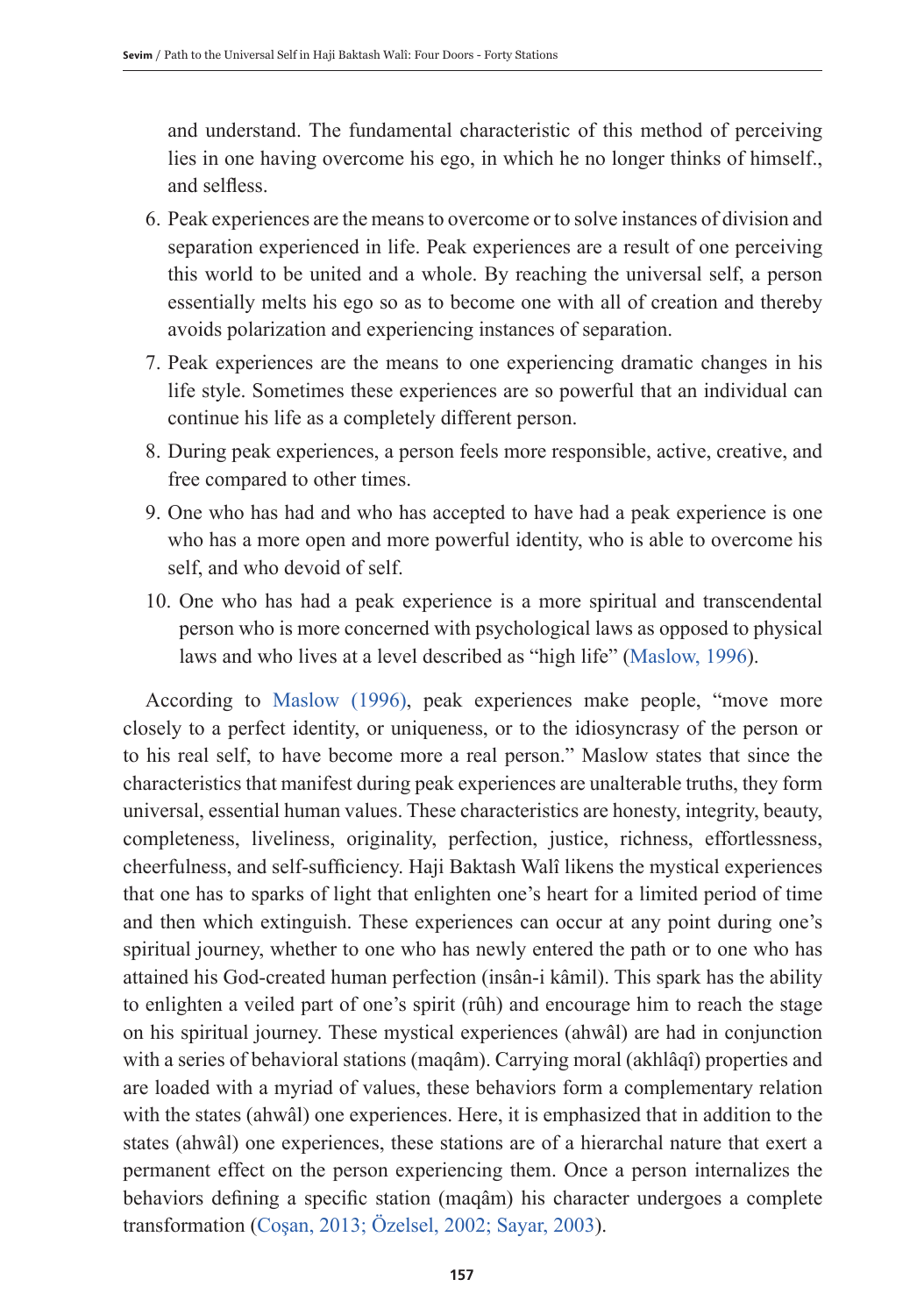One of the similarities between Haji Baktash Walî's understanding and humanist psychology is their embracing a holistic perspective that provides a basis for humanist psychology to allow religious beliefs and spirituality to have an effective role in individual and communal activities as well as in the cultural manifestation within individual thought (Powers, 2003). Since at the core of humanist psychology lies the concept of self-actualization and spiritual well-being, spiritual well-being can be considered to stem from the same primary components as psychological well-being (Benjamin & Looby, 1998). Carl Rogers, one of the pioneers of humanist psychology, defines psychological well-being as the highest level of self-actualization. Rogers holds one's self-actualization penchant to be an individual's attempt to become a full individual (Kuzgun, 1972). Not only does Rogers state self-actualization to be the ultimate goal of psychotherapy, he also holds unconditional acceptance of and respect for the patient's world to be what renders this goal's realization possible. According to Rogers, it is this unconditional acceptance and respect that allows a patient to embark on a spiritual journey leading to maximum well-being. Both Maslow and Rogers presuppose that counselors are able to help their patients selfactualize through slow-paced and gentle counseling (Benjamin & Looby, 1998). In the individual-centered therapy developed by Rogers, a psychological counselor's work is holistic in nature. Focusing on the patient-counselor relationship with this perspective in mind, the patient is considered to be a free individual whose counseling sessions and environment are designed in such a way that he may be directed to discover every aspect of his self (Murdock, 2014).

In conclusion, not only Haji Baktash Walî, but alsoYûnus Emre and Jalâluddîn Rûmî are13th century men of hearts, all hailing from Anatolia, whose lofty spiritual values of doing good, virtuousness, love, peace, acceptance of others, seeking to help others, and self-sacrifice have come be accepted as universal values forming the base of what it means to be human today. When the historical period that these individuals lived is taken into consideration, it is observed that Anatolia was in a chaotic state, not only plagued by wars, pillaging, invasions, and massacres, but also experiencing a social crisis in which fear and hopelessness were omnipresent. During such social strife, these individuals emphasized the above-listed core values in an attempt to heal society of its spiritual wounds, encouraging individuals in their community to internalize the universalism found in their spiritual tradition. Haji Baktash Walî, as expressed in the universalism in his teaching of Four Doors - Forty Stations, delineates a natural psychological method that facilitates one's spiritual development so that he consciously accepts and internalizes his God-created nature, purpose of existence, and human values. Fast forwarding to the  $20<sup>th</sup>$  century, not only has humanist psychology identified a deep degree of social strife and an absence of values in society (anomy, alienation, emptiness, hopelessness, and a lack of ideals to belief in or sacrifice his life for), so too has it emphasized how powerless modern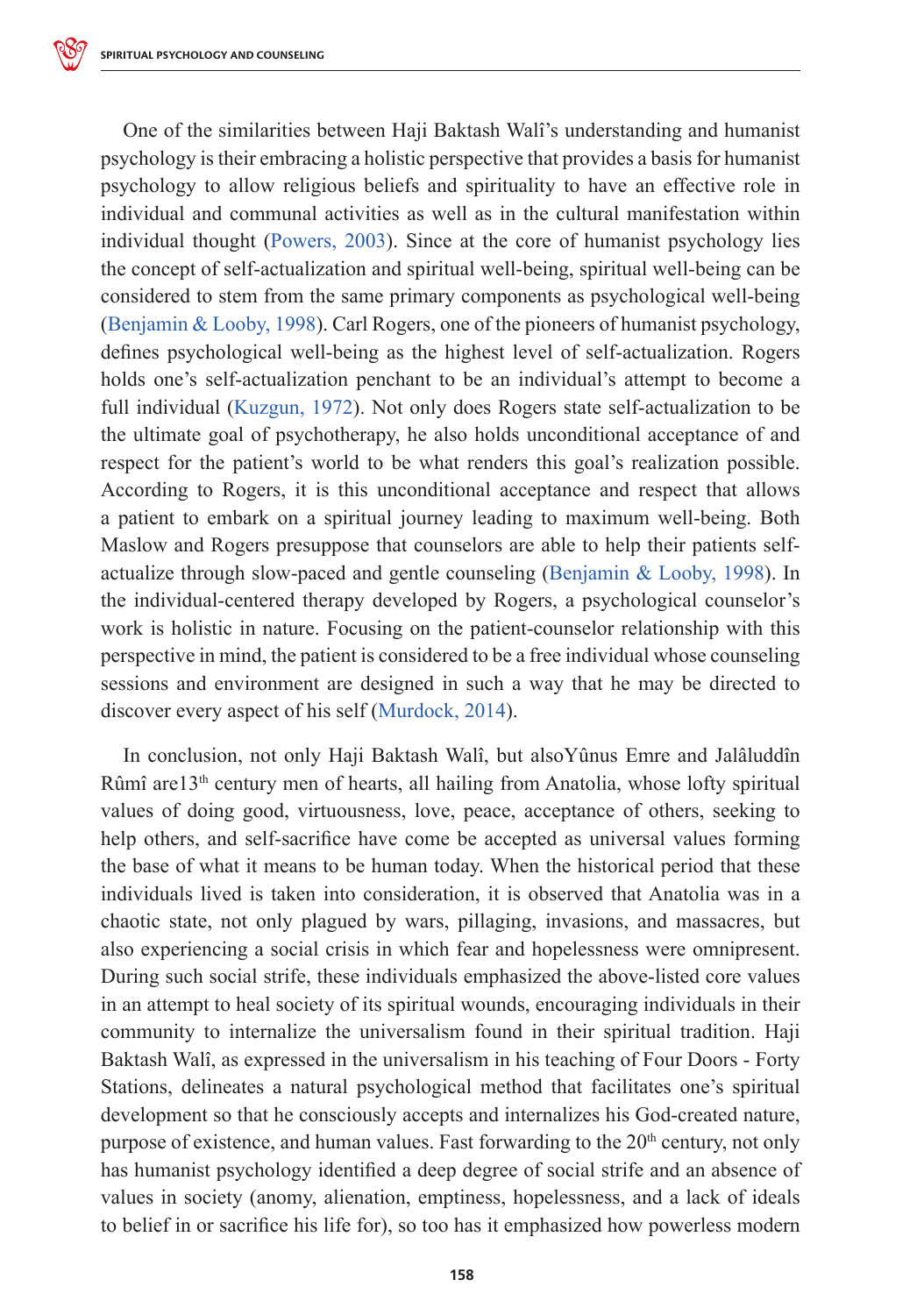psychology is in its ability to provide for society's needs. Stressing universalism and holism, humanist psychology, basing its conclusion on data collected from peak experiences, approaches this problem of absence of values in society from a transcendental perspective that adopts universalism, unity, and infinity. In this vein, Haji Baktash Walî offers a unique perspective to solve the problem pertaining to society's "absence of values" with his idea that man is a complete whole, his emphasis on universal human values, and his transcendental perspective.

#### **References**

- Aktürk, H., & Tuğrul, T. (2014). Alevi-Bektaşi kaynaklarında insan yetiştirme modeli [Human raising model in Alevi and Bektashi sources]. *Türk Kültürü ve Hacı Bektaş Velî Araştırma Dergisi*, *72*, 211–225.
- Arasteh, R. A., & Sheikh, A. E. (2003). Sufizm: Evrensel benliğe giden yol [Sufism: The road of universal self]. In K. Sayar (Ed.), *Sufi psikolojisi* [Sufi psychology] (pp. 51–97)*.* İstanbul, Turkey: İnsan Yayınları.
- Aytaş, G. (2010). Hacı Bektaş Velî ve Thomas More'da hümanizm [Humanism in Hacı Bektash Veli and Thomas More]. *Türk Kültürü ve Hacı Bektaş Veli Araştırma Dergisi, 55,* 139–148.
- Benjamin, P., & Looby, J. (1998). Defining the nature of spirituality in the context of Maslow's and Rogers's theories. *Counseling and Values*, *42*(2), 92–100.
- Birge, K. J. (1991). *Bektaşilik tarihi* [The history of Bektashism] (R. Çamuroğlu, Trans.) İstanbul, Turkey: Ant Yayınları.
- Coşan, E. M. (2013). *Makalat-ı Hacı Bektaş-ı Veli* [Makalat of Hacı Bektash Veli]. İstanbul, Turkey: Server İletişim.
- Çakmak, Y. (2015). Velayetname-i Hacı Bektaş-ı Veli bize neyi anlatır? [What does Velayetname of Haci, Bektash Veli tell us?]. In Y. Çakmak & İ. Gürtaş (Eds.), *Kızılbaşlık, Alevilik, Bektaşilik: Tarih, kimlik, inanç, ritüel* [Qizilbash, Alevisim, Bektashism: History, identity, faith and rituels] (pp. 71–109). Ankara, Turkey: İletişim Yayınları.
- Çetinkaya, B. A. (2009, August). *Hacı Bektaş-ı Veli'de insan felsefesi* [Human philosophy of Hacı Bektash Veli]. Paper presented at Doğumunun 800. yılında Hacı Bektaş-ı Veli Sempozyumu, Nevşehir, Turkey.
- Durakoğlu, A. (2015). Hacı Bektaş Veli ve Soren Kierkegaard'ın ideal insan tipi [The perfect human for Hacı Bektash Veli and Soren Kierkegaard]. *Türk Kültürü ve Hacı Bektaş Velî Araştırma Dergisi*, *73*, 49–66.
- Eğri, O. (2001). *Bektaşilik'te tasavvufi eğitim* [Sufi training in bektashisim]. İstanbul, Turkey: Horasan Yayınları.
- Elkins, D. N. (2007). A humanistic approach to spiritually oriented psychotherapy. In L. Sperry & E. P. Shafranske (Eds.), *Spiritually oriented psychotherapy* (pp. 131–152). Washington, DC: APA.
- Eröz, M. (1990). *Türkiye'de Alevilik ve Bektaşilik* [Alevism and Bektashism in Turkey]. Ankara, Turkey: Kültür Bakanlığı Yayınları.
- Göçgün, Ö. (1999). *Hacı Bektaş-ı Veli ve "insan imajı*" [Hacı Bektash Veli and "human image"]. In *I. Türk Kültürü ve Hacı Bektaş-ı Veli Sempozyumu Bildirileri* (pp. 143–153). Ankara, Turkey: Gazi Üniversitesi.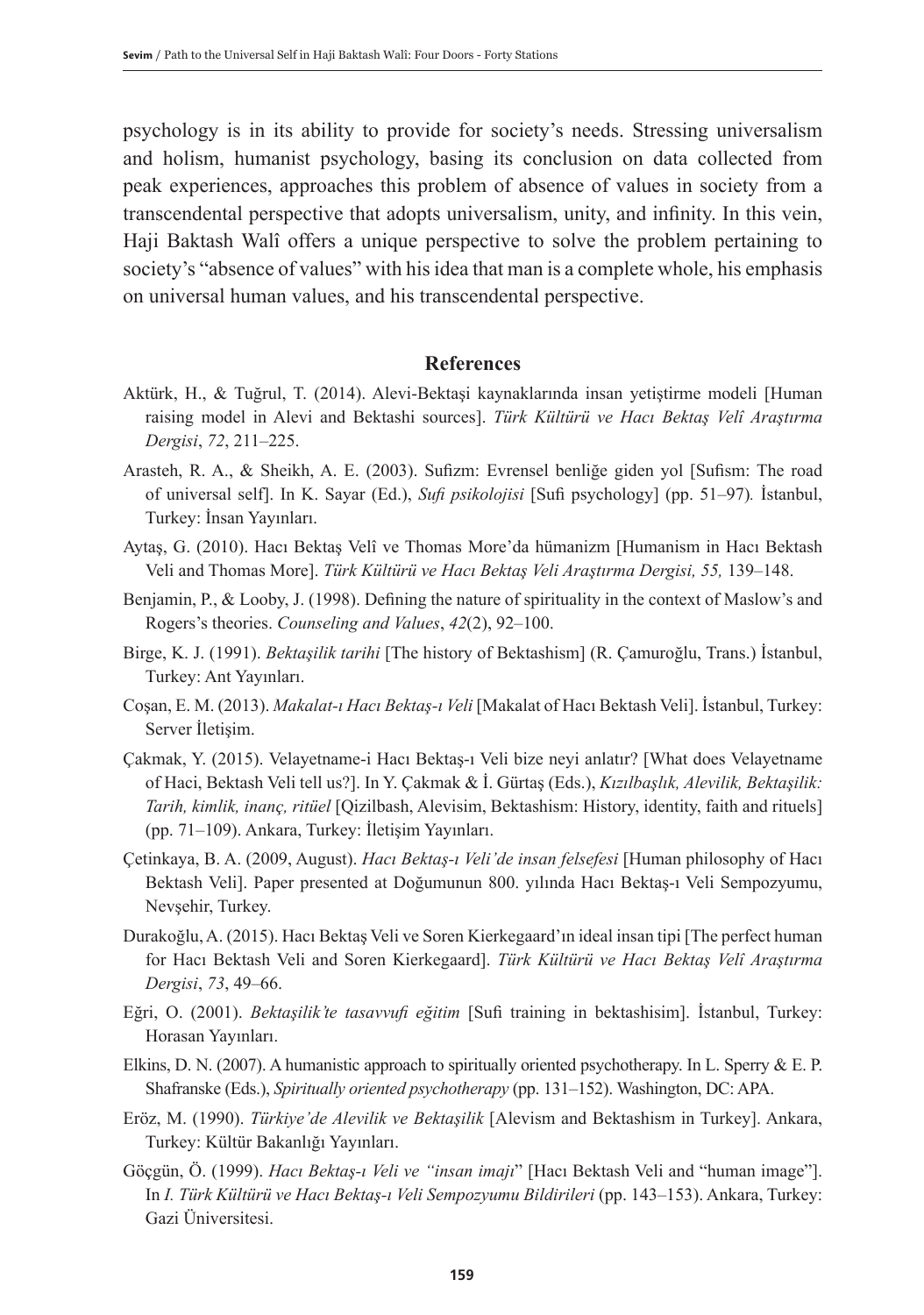- Gölpınarlı, A. (1995). *Vilayet-Name, "Manakab-ı Hünkar Hacı Bektaş-ı Veli".* İstanbul, Turkey: İnkilap Kitapevi.
- Gübiz, A. (1966). İrade hürriyeti [Free will]. *Ankara Üniversitesi Hukuk Fakültesi Dergisi*, *22*(1), 636–673.
- Güray, C. (2010). Semâ'dan Semah'a bir sonsuz devir [An endless cycle from Sema to Semah]. *Türk Kültürü ve Hacı Bektaş Veli Araştırma Dergisi*, *56*, 119–152.
- Karacoşkun, M. D. (2007). İbnü'l-Arabî'de insan psikolojisine yaklaşımlar ve kişilik çözümlemeleri [Personality analysis and aproaches to human psychology of Ibn Arabi]. *Dinbilimleri Akademik Araştırma Dergisi*, *7*(3), 71–108.
- Kehl-Bodrogi, K. (2012). *Kızılbaşlar/Aleviler* [Qizilbashs] (O. Değirmenci & B. E. Aybudak, Trans.). İstanbul, Turkey: Ayrıntı Yayınları.
- Korkmaz, E. (1999). Hacı Bektaş-ı Veli öğretisi: Dört kapı kırk makam [Hacı Bektash Veli's doctrine: Four gates-forty stations]. In *I. Türk Kültürü ve Hacı Bektaş-ı Veli Sempozyumu Bildirileri* (pp. 143–153). Ankara, Turkey: Gazi Üniversitesi.
- Kurşunoğlu, M. S. (2014). Doğu düşüncesinde hermetik ruhsal simya tecrübesi ve Hacı Bektaş-ı Velî'nin Makâlâtı [Hermetic spiritual alchemy experience in eastern thought and Makalat of Hacı Bektash Veli]. *EKEV Akademi Dergisi*, *58*(58), 605–628.
- Kuzgun, Y. (1972). Kendini gerçekleştirme [Self-actualization]. *Araştırma Ankara Üniversitesi Dil ve Tarih-Coğrafya Fakültesi Felsefe Bölümü Dergisi*, *10*(1), 162–178.
- Küçüközyiğit, U. (2014). Hacı Bektaş-ı Veli'nin mesajı ve Bektaşiliğin güçlenmesinde etkili olan dinamikler [Haci Bektas Veli's message and the dynamics that effective in strengthening the Bektashism]. *Türk Kültürü ve Hacı Bektaş Velî Araştırma Dergisi*, *72*, 227–239.
- Maslow, A. (1996). *Dinler, değerler, doruk deneyimler* [Religions, values and peak-experiences] (K. Sönmez, Trans.). İstanbul, Turkey: Kuraldışı.
- Melikoff, I. (2010a). *Hacı Bektaş, efsaneden gerçeğe* [Hacı Bektash, from a myth to reality] (T. Alptekin, Trans.). İstanbul, Turkey: Cumhuriyet Kitapları.
- Melikoff, I. (2010b). Bektaşilik/Kızılbaşlık tarihsel bölünme ve sonuçları [Historical divisions and the results in Bektashism/Qizilbash]. In T. Olsson, E. Ozdalga & C. Raudvere (Eds.), *Alevi kimliği* [Alevi identity] (B. K. Torun & H. Torun, Trans.). İstanbul, Turkey: Tarih Vakfı Yurt Yayınları.
- Murdock, L. N. (2014). *Psikolojik danışma ve psikoterapi kuramları* [Theories of counseling and psychotherapy] (F. Akkoyun, Trans.). Ankara, Turkey: Nobel Yayıncılık.
- Ocak, Y. A. (2008). *Türk sufiliğine bakışlar* [Aspects on Turkish sufi]. İstanbul, Turkey: İletişim Yayınları.
- Odyakmaz, N. (1988). *Bektaşilik, Meslevilik ve Masonluk* [Bektashisim, Mevleviyeh and Masonry]. Ankara, Turkey: İnkilap Kitabevi.
- Öz, B. (1997). *Bektaşilik nedir?* [What is Bektashisim]. İstanbul, Turkey: Der Yayınları.
- Özelsel, M. M. (2002). *Halvette 40 gün: Psikolog dervişin halvet günlüğü ve bilimsel* çözümlemesi [Forty days in solitude: The solitude journal of psychologist dervish and the scientific analysis] (P. B. Ateş, Trans.). İstanbul, Turkey: Kaknüs Yayınları.
- Powers, R. L. (2003). Robert L. Powers's original contribution to "Spirituality in the Adlerian Forum." *Journal of Individual Psychology*, *59*(1), 84–85.